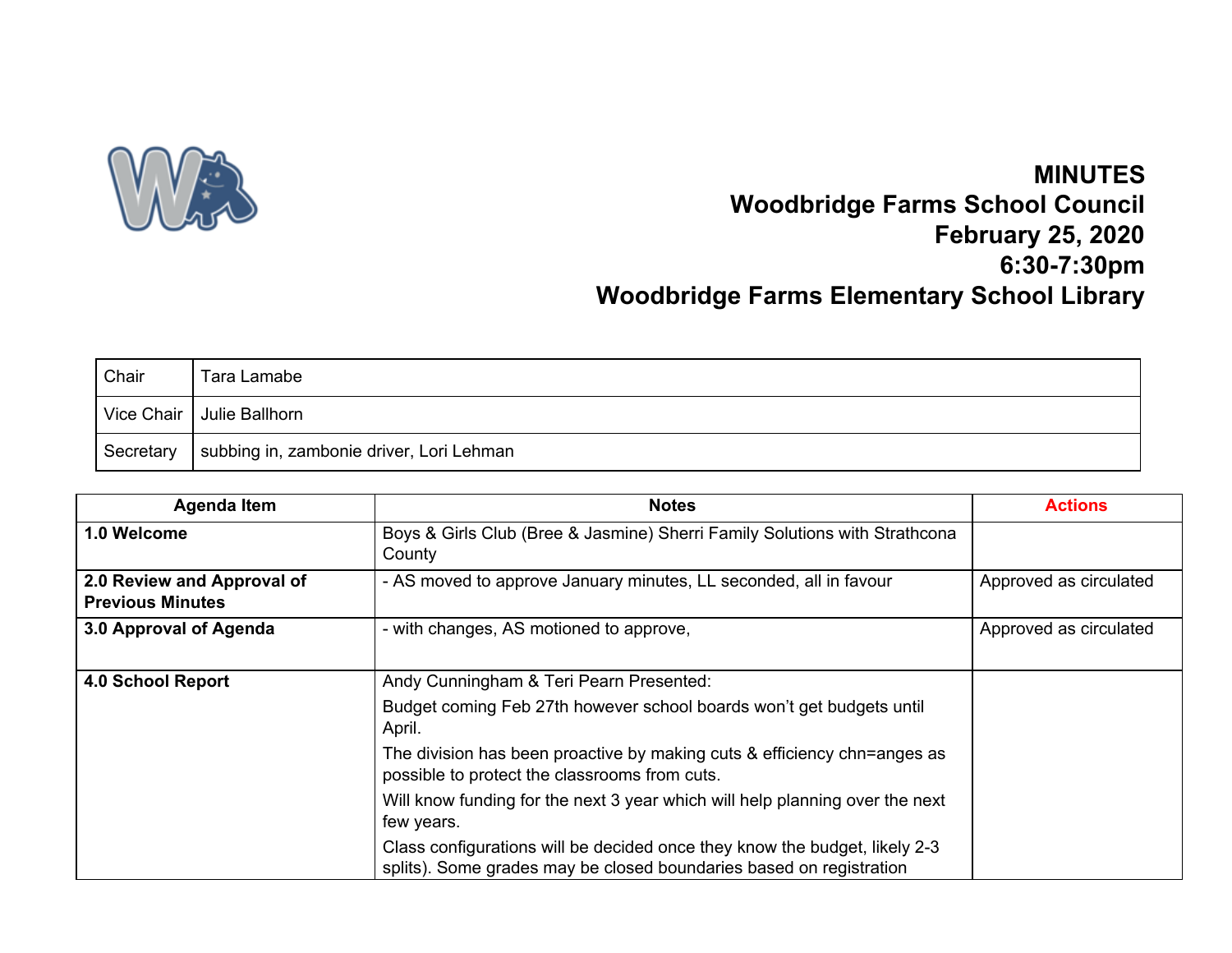## **Woodbridge Farms School Council 26 February , 2019**

| numbers and budget. Expected that class sizes will be higher 24 Div 1,<br>26-28 Div 2. No guarantee.                                                                                                                             |  |
|----------------------------------------------------------------------------------------------------------------------------------------------------------------------------------------------------------------------------------|--|
| Reviewing Communications Skills Program and Elementary Transition<br>Programs. MAking sure we are offering the right programs for our<br>population. These programs should be status quo for next year.                          |  |
|                                                                                                                                                                                                                                  |  |
| Accountability survey is still open. Parents encouraged to respond.                                                                                                                                                              |  |
| School Fees - 34 responses to survey, 82% happy with noon supervision<br>fees, 60% likes flate rate for field trips, 10% wanted pay as you go                                                                                    |  |
| 100% liked the field trips fee cost at present                                                                                                                                                                                   |  |
| 97% amount of field trips                                                                                                                                                                                                        |  |
| 91% wanted to continue with optional trips like skiing and swimming                                                                                                                                                              |  |
| Lots of good feedback about the ski trip and the swimming program from<br>parents involved this year.                                                                                                                            |  |
| Spellathon - fundraiser for the library rejuvenation.                                                                                                                                                                            |  |
| Suggested dates                                                                                                                                                                                                                  |  |
| April 6 pledge packages coming out, can have them through Easter                                                                                                                                                                 |  |
| April 14 pledge forms due                                                                                                                                                                                                        |  |
| April 14-16 spelling tests in class                                                                                                                                                                                              |  |
| Sheets go back home on the 17th to collect donations. Forms due with<br>payment back on the 22.                                                                                                                                  |  |
| Prizes for highest scores and most funds raised, also considering a fun draw<br>for everyone who raises funds, i.e. silly string the admin staff.                                                                                |  |
| Plan reviewed for updating the library, lowering the shelves so all kids can<br>access all the books. Hoping the school will have funds to pay for it<br>themselves. May be unknown costs for removal of old furniture. \$15 590 |  |
|                                                                                                                                                                                                                                  |  |
|                                                                                                                                                                                                                                  |  |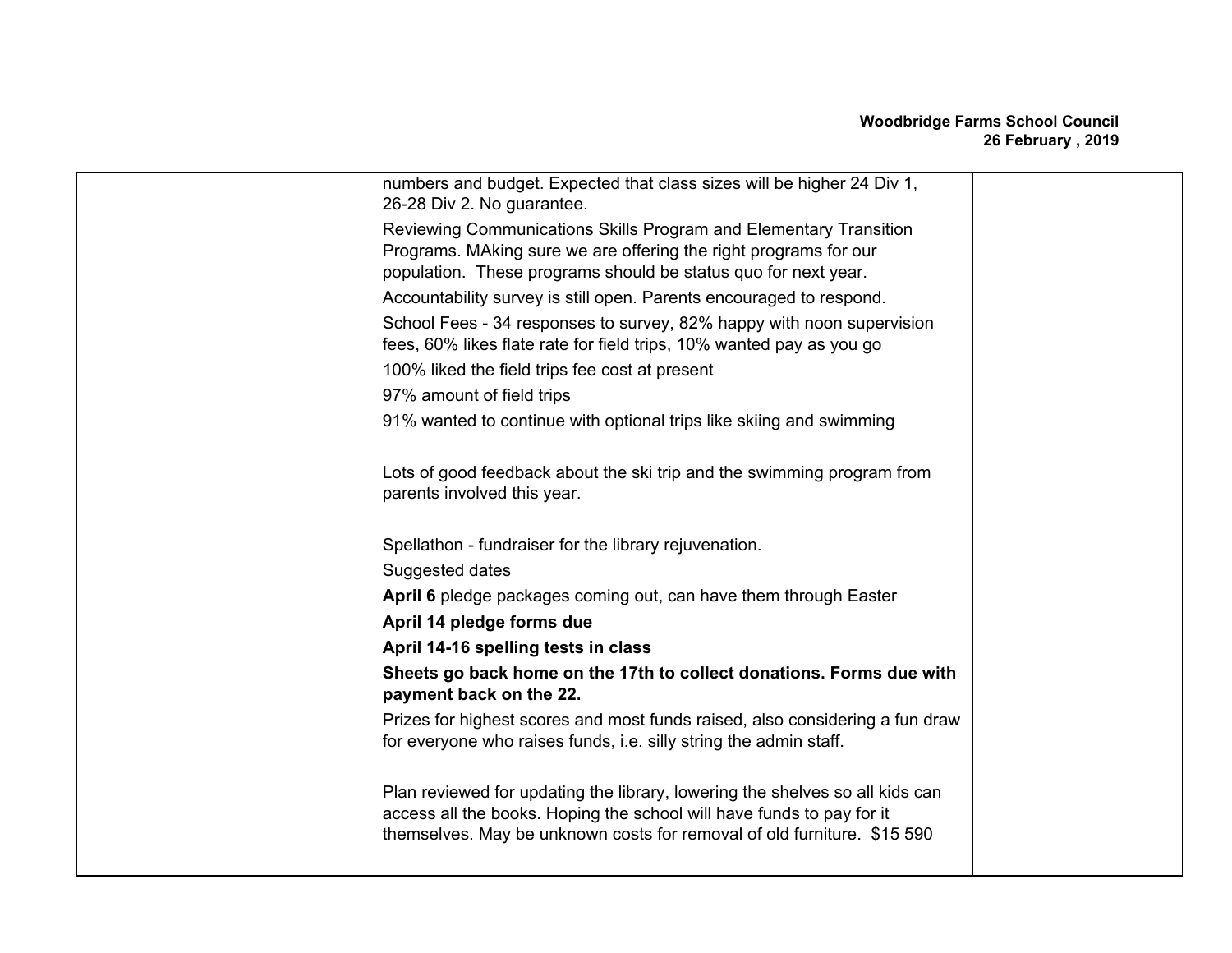|                         | Indigo - the staff spent the evening purchasing $\sim$ 100books. Focussing on<br>stocking the library with non fiction books and Canadian books.             |                                                                               |
|-------------------------|--------------------------------------------------------------------------------------------------------------------------------------------------------------|-------------------------------------------------------------------------------|
|                         | Hair Massacure - \$5200 raised online, \$350 Callie Bears and 1 day Bake<br>Sale \$337                                                                       |                                                                               |
|                         | Moose Hide Campaign - 24h fass in recognition of violence against<br>Indigenous Women & Children, grade 6 boys & girls participated                          |                                                                               |
|                         | PD Day - literacy in practice                                                                                                                                |                                                                               |
|                         | k-4 teachers have been doing collaborative planning days and building<br>resources based on the content.                                                     |                                                                               |
|                         | March 6 PD Day - focus on Math                                                                                                                               |                                                                               |
|                         | March 7 - 3 on 3 basketball tournament                                                                                                                       |                                                                               |
|                         | March 12 - Trustee Visit to showcase the school                                                                                                              |                                                                               |
|                         | March 14 - Semi- Finals for Butterdome Track Meet for boys team                                                                                              |                                                                               |
|                         | March 20 report cards                                                                                                                                        |                                                                               |
|                         | March 24/25 PTI's, booking open March 10                                                                                                                     |                                                                               |
|                         | March 25 Speech Competition 1pm                                                                                                                              |                                                                               |
|                         | March 27 Spring Break                                                                                                                                        |                                                                               |
|                         | April 15 - 40th Birthday of the school, assembly day, former staff invited<br>back, iced tea & lemonade & cake & decorations                                 |                                                                               |
|                         | May 15 - first aid for all staff                                                                                                                             |                                                                               |
|                         |                                                                                                                                                              |                                                                               |
| 5.0 Boys and Girls Club | They have space in WBF for more students.                                                                                                                    | <b>ACTION: T Lamabe to</b>                                                    |
|                         | Shared information on nature program, Rewild Your Child. Ages 4 and<br>under. Registration forms provided. Full and half day options. Not run on<br>Fridays. | share on WBF Facebook<br>page and link the website<br>for the Golf Tournament |
|                         | Second Annual Fundraising Golf Tournament on June 18th                                                                                                       |                                                                               |
|                         |                                                                                                                                                              |                                                                               |